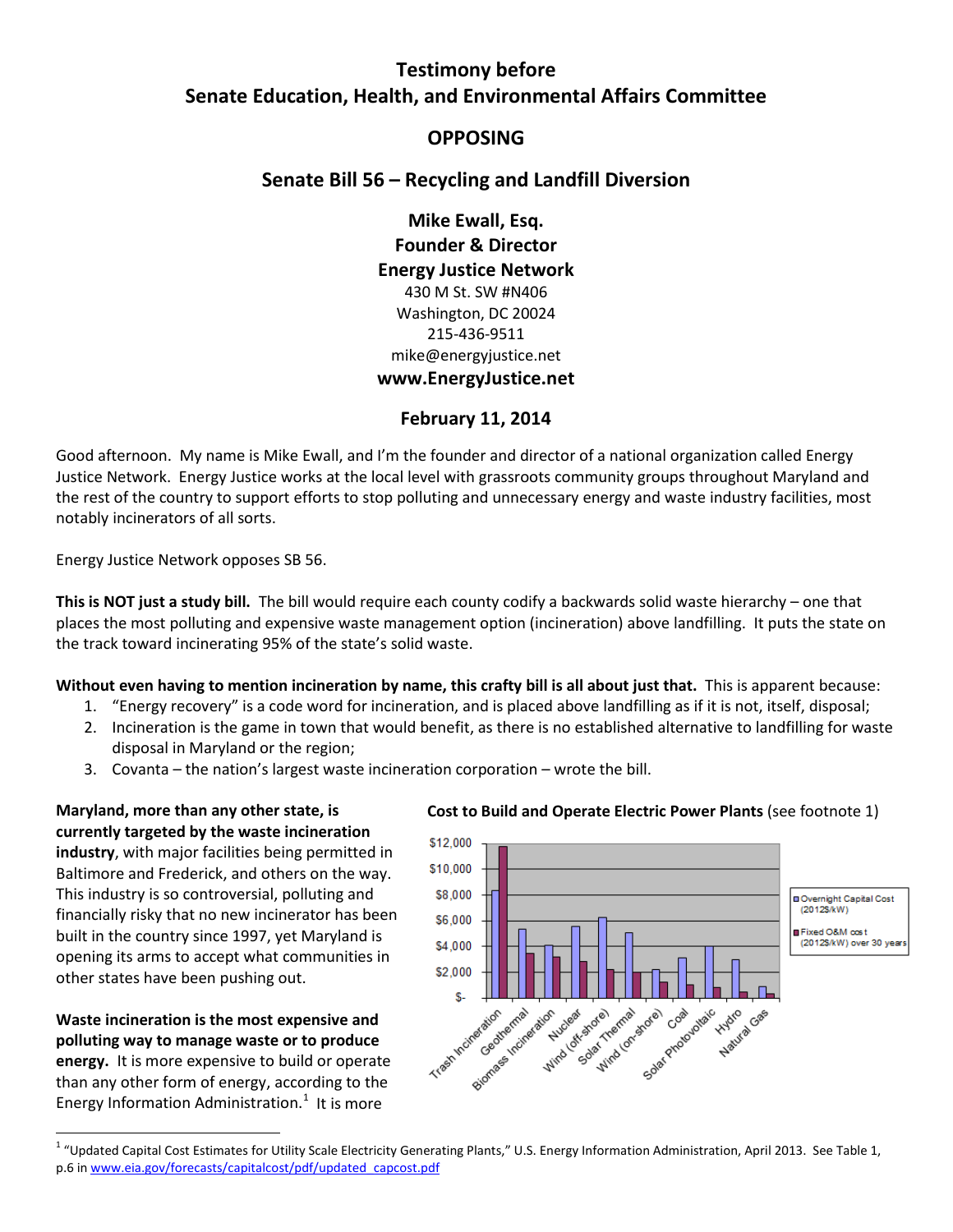









Analysis by Energy Justice Network, www.EnergyJustice.net

expensive than landfills according to the incinerator industry's own trade association president last year, and other industry data.<sup>[3](#page-1-0)</sup>

"**Waste-to-energy is an additional capital cost. That is not in dispute, compared to a landfill... compared to a landfill, which is a less capital-intense structure – it is more expensive. If you had a landfill next to a wasteto-energy facility, then almost in every case, you would think the landfill is going to be cheaper.**" -Ted Michaels, President, Energy Recovery Council [the trash incineration industry's trade association], March 18, 2013 testimony before Washington, DC City Council<sup>[4](#page-1-1)</sup>

EPA's data shows that incinerators are more polluting per unit of energy than coal power plants on every pollutant for which there is national data available. They emit 28 times as much dioxin, 6 times as much mercury, 2.5 times as much carbon dioxide  $(CO<sub>2</sub>)$ , 3.2 times as much nitrogen oxides (NOx), and 20% more sulfur dioxides.<sup>[5](#page-1-2)</sup> Incinerators do not replace landfills, but – after polluting the air – still require smaller, *more toxic* landfills to handle the ash.

**Environmental Justice and Lack of Monitoring:** Often located in lowincome and minority communities, incinerators are poorly monitored, requiring only once a year testing for most pollutants.<sup>[6](#page-1-3)</sup> The Wheelabrator BRESCO incinerator in Baltimore, during an annual test, was found to be violating toxic mercury air pollution limits in recent

years, but no one knows whether this is a regular occurrence since there is no testing 364 days of the year.<sup>[7](#page-1-4)</sup>

**Shift from public to private sector:** Only one of the state's 22 landfills is privately owned. A shift from landfills to incinerators or incinerator-like waste-to-fuel facilities would shift many public dollars into private hands, leaving Maryland's communities with less public control over its waste system.

**Hauling costs would increase dramatically:** Maryland's 22 landfills are more plentiful and are evenly distributed throughout the state.<sup>[8](#page-1-5)</sup> The state's 3 existing incinerators and the several proposals for incinerators or other alternatives are all clustered in the center of the state, resulting in increased hauling costs for southern Maryland and in the poorest parts of the state on the Eastern Shore and western Maryland.

**Incineration makes landfills (receiving ash) more toxic:** By producing toxins that didn't already exist, and making existing ones more available, the state's public landfills will receive the burden of increased toxic contamination of groundwater.

**Don't raid the state recycling fund:** The bill orders the task force to consider allowing the state's recycling fund to be raided to subsidize incinerators (point 15 on page 6).

Further information on incineration, and more documentation on the statements above are available upon request. Most can be found in the factsheet, powerpoint and other resources available at: [www.energyjustice.net/incineration](http://www.energyjustice.net/incineration)

- <span id="page-1-2"></span><span id="page-1-1"></span>
- <span id="page-1-0"></span><sup>2</sup> National Solid Waste Management Association 2005 Tip Fee Survey, p4. [www.environmentalistseveryday.org/docs/Tipping-Fee-Bulletin-2005.pdf](http://www.environmentalistseveryday.org/docs/Tipping-Fee-Bulletin-2005.pdf)<br>
<sup>3</sup> See slides 24-25 in www.energyjustice.net/files/incineration/incineration.

<span id="page-1-5"></span>[www.bizjournals.com/baltimore/news/2011/12/13/maryland-fines-wheelabrator-baltimore.html](http://www.bizjournals.com/baltimore/news/2011/12/13/maryland-fines-wheelabrator-baltimore.html) 8 [www.energyjustice.net/t=ceq5kd](http://www.energyjustice.net/t=ceq5kd)

<span id="page-1-4"></span><span id="page-1-3"></span><sup>&</sup>lt;sup>7</sup> "Maryland fines Wheelabrator Baltimore \$77,500 for air pollution," Baltimore Business Journal, Dec 13, 2011.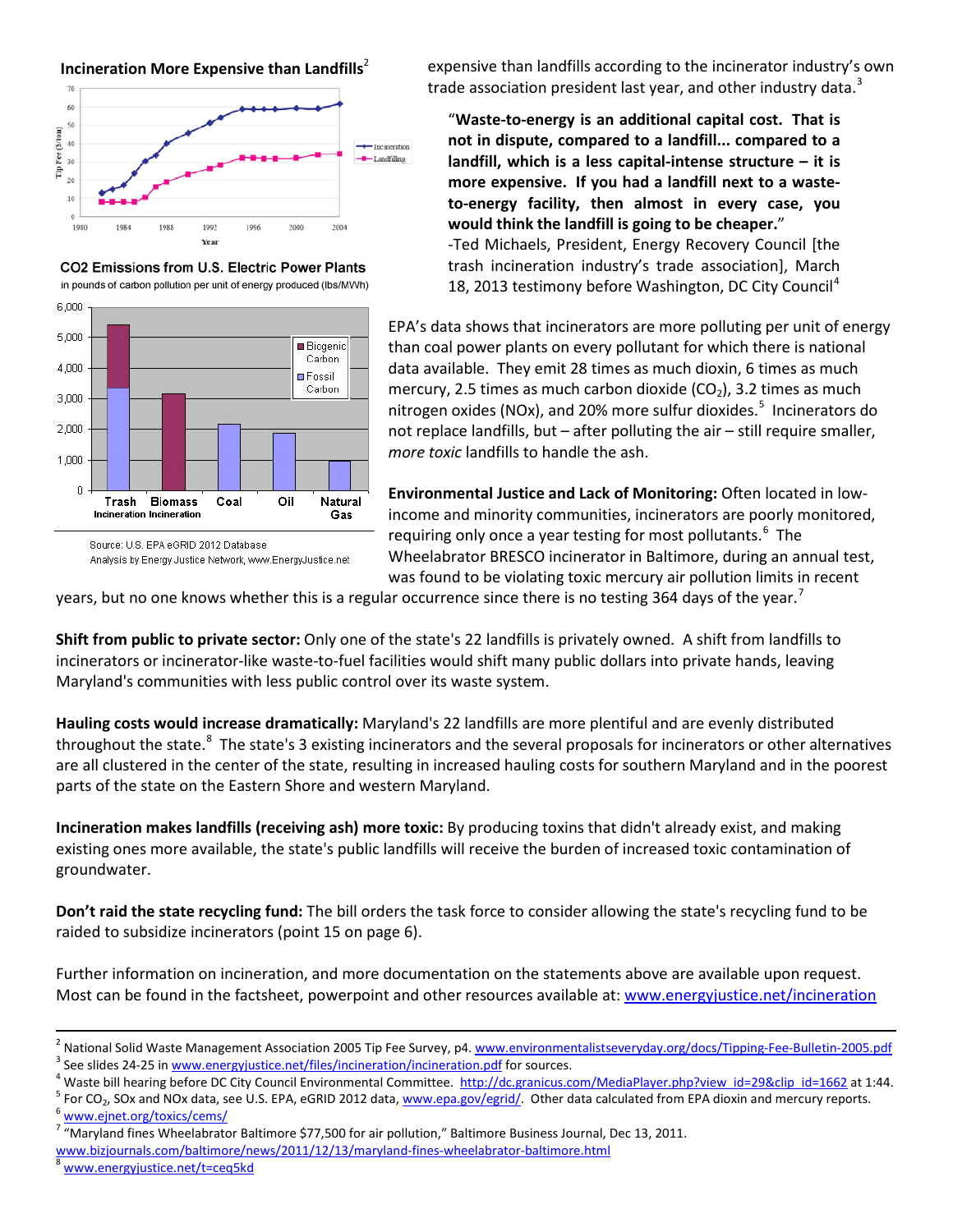

# FACT SHEET **Trash Incineration ("Waste-to-Energy")**

**www.energyjustice.net/incineration/**

#### **Incineration 101**

Municipal solid waste (trash) **incineration is the most expensive and polluting way to manage waste or to make energy.** Only 11.7% of U.S. trash in the U.S. is incinerated. The rest is recycled, composted or landfilled.

Incineration is a dirty word, and industry knows it, so they use other terms to make it sound good, like resource recovery, trashto-steam, waste-to-energy and energy from waste. All of these terms are untruthful and misleading. The most aggressive in arguing that they are not incinerators are specific



types of incinerators using technologies known as gasification, pyrolysis and plasma arc. In the U.S. and in the European Union, these technologies are legally defined and regulated as incinerators. They share the same fundamental problems with conventional incinerators, but they operate in two stages, first turning the waste into a gas, then burning it, letting the companies pretend that they aren't actually incinerating (burning) the waste itself.

In reality, incinerators are **waste-OFenergy** facilities. Incinerators destroy resources that are better reused. If the same materials burned in trash incinerators were recycled or composted, they would save 3–5 times more energy than incinerators can make from burning them, since raw materials don't need to be extracted and produced all over again. Most of the energy in materials, like paper, was spent making them, but is not physically present in the paper itself.

#### **Not Renewable**

Incineration is not renewable energy. While many state renewable energy laws count it as renewable energy, municipal waste is non-renewable, consisting of discarded materials such as paper, plastic and glass that are derived from finite natural resources such as forests that are being depleted at unsustainable rates. Burning these materials creates a demand for "waste" and discourages much-needed efforts to conserve resources, reduce packaging and waste and encourage recycling and composting.

#### **Environmental Racism**

Incinerators are an environmental racism issue. Incinerators for trash, hazardous waste, sewage sludge and other types of waste are typically located in communities of color and low-income communities. At least with hazardous waste facilities, race is more of a factor than class, so it's not just that people of color tend to live in low-income communities. Some are located in relatively affluent communities of color.

### **Dirtier Than Coal**

To make the same amount of energy, burning trash pollutes the air far more than burning coal, even though incinerators are generally newer and have more air pollution controls than coal power plants. Trash incinerators release 28 times as much dioxin air pollution than coal, about six times more lead and mercury, 3.2 times more nitrogen oxides (NO<sub>x</sub>), 2.5 times as much carbon dioxide (CO<sub>2</sub>), twice as much carbon monoxide (CO) and 20% more sulfur dioxide  $(SO_2)$ .

Sometimes called "trash-to-steam" plants, incinerators cannot turn trash into mere water vapor, as there are all sorts of elements in waste, not just hydrogen and oxygen to make  $H_2O$  (water). Trash contains toxic metals like arsenic, lead and mercury, halogens like chlorine that produce acid gases and ultratoxic dioxins and furans when burned, carbon, sulfur and nitrogen compounds that form some of the abovementioned pollutants, and much more.

Incinerators are really "trash-to-toxic-

ash-and-toxic-air-pollution" facilities. Imagine that you throw an old pen "away" and it goes to a nearby landfill. There are metals in the pen, some of which may be toxic, as well as plastics and inks that may be chlorinated. Buried in a landfill, it will take a very long time before any of those chemicals can reach you in a form that you can breathe or drink. However, if that pen were sent to an incinerator, any toxic materials in the pen are instantly made available for breathing and drinking through a combination of air pollution and the toxic ash produced, which still goes to a landfill, but now can blow around and leach into groundwater more readily. In addition to making toxic elements more available, burning creates new pollutants that weren't there to begin with, including acid gases,  $NO_{x}$ , CO, CO<sub>2</sub>, SO<sub>2</sub>, dioxins and furans.

Incinerators, like nearly all facilities with smokestacks, do not monitor what they are putting into the air on a day-to-day basis. Permits only tend to require three pollutants — CO, NO<sub>x</sub> and SO<sub>2</sub> (none of the toxic ones) — to be monitored on a continuous basis. Several other pollutants are tested once per year; many not at all. Annual testing is like having a speed limit where a speed trap is set just one day a year, there are signs warning "speed trap ahead" and the driver's brother runs the speed trap (the companies do their own testing). In reality, incinerators are "speeding" many other days of the year, with excessive emissions during startup, shutdown and malfunction times, when testing is not done.

Incinerators do not replace landfills, but require smaller, more toxic, landfills for their ash. Any pollutants captured in air pollution controls are added to the ash, so the cleaner the air, the more toxic the ash. Ash is more toxic than unburned trash because new toxins were formed by burning, and since existing toxins are more available. Think of coffee beans vs. coffee grounds. Pour water over beans and you won't get coffee, but grind them up and increase their surface area, pour water over them, and you get coffee. Ash is similar in that its higher surface area means more toxins can leach out, polluting groundwater.